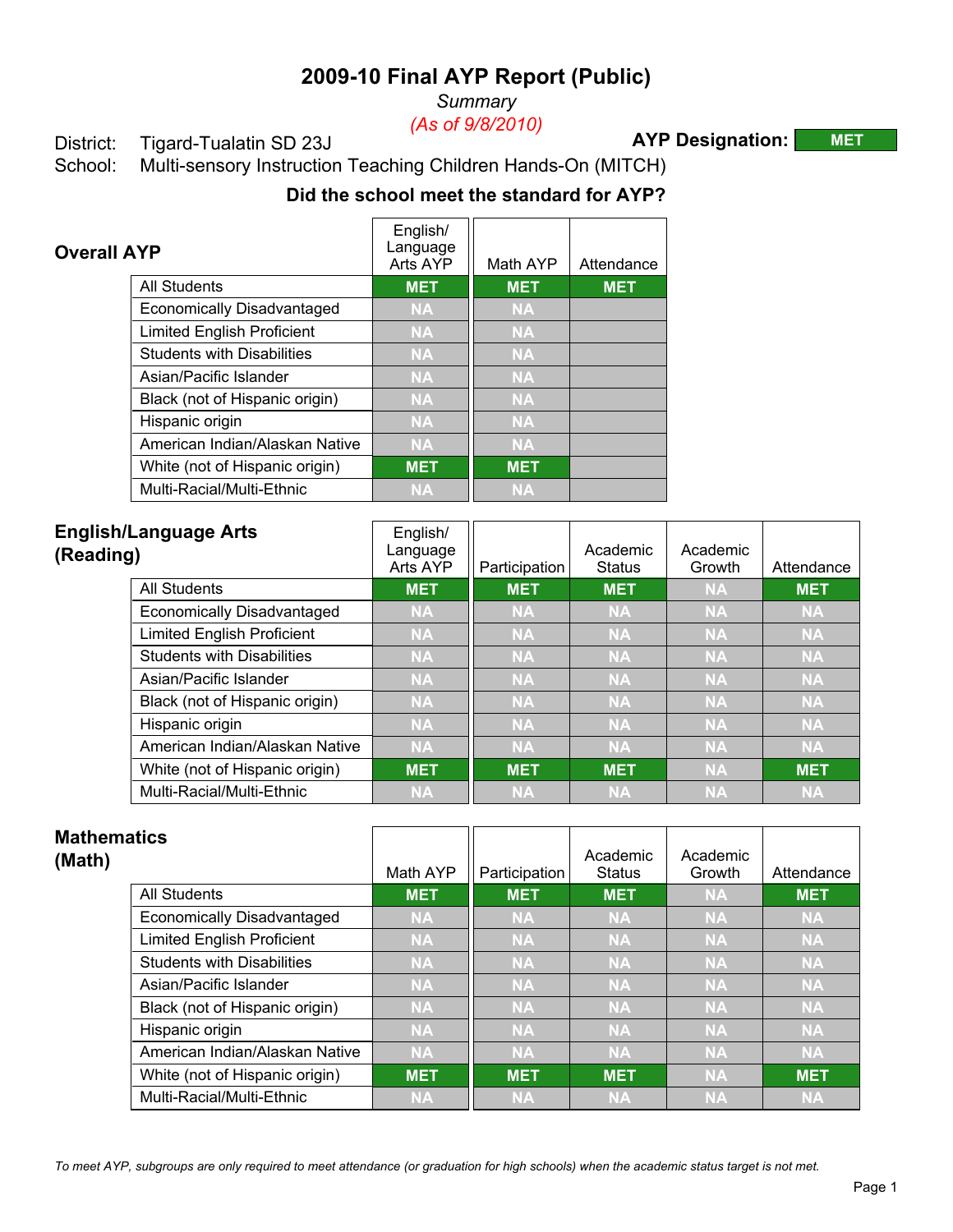*Reading Knowledge and Skills Details*

#### District: Tigard-Tualatin SD 23J

School: Multi-sensory Instruction Teaching Children Hands-On (MITCH)

|                                   |               |               |         |                   |         | <b>Participation Target: 95%</b> |               |
|-----------------------------------|---------------|---------------|---------|-------------------|---------|----------------------------------|---------------|
|                                   |               | Participation |         | Non-participation |         | Participation                    | Participation |
| <b>Participation</b>              | Participation | 08-09         | $09-10$ | 08-09             | $09-10$ | Denominator                      | Rate          |
| All Students                      | <b>MET</b>    | 60            | 65      |                   |         | 125                              | 100           |
| <b>Economically Disadvantaged</b> | <b>NA</b>     |               |         | $\Omega$          | 0       |                                  | 100           |
| <b>Limited English Proficient</b> | <b>NA</b>     | 0             | 0       | 0                 |         | 0                                |               |
| <b>Students with Disabilities</b> | <b>NA</b>     | 5             | 4       | 0                 |         | 9                                | 100           |
| Asian/Pacific Islander            | <b>NA</b>     | 3             | 3       | $\Omega$          | 0       | 6                                | 100           |
| Black (not of Hispanic origin)    | <b>NA</b>     |               |         | $\Omega$          | 0       | $\overline{2}$                   | 100           |
| Hispanic origin                   | <b>NA</b>     | 2             | 3       | $\Omega$          | 0       | 5                                | 100           |
| American Indian/Alaskan Native    | <b>NA</b>     | 2             |         | $\Omega$          | 0       | 3                                | 100           |
| White (not of Hispanic origin)    | <b>MET</b>    | 49            | 52      | 0                 |         | 101                              | 100           |
| Multi-Racial/Multi-Ethnic         | <b>NA</b>     | 3             | 5       | ∩                 |         | 8                                | 100           |

*The participation target may be met using either a two-year or the current year participation rate.*

### **ELA Target: 60%**

|                                   |                           |         | 2008-2009 |         | 2009-2010 |                                         |                        |                    |                           |
|-----------------------------------|---------------------------|---------|-----------|---------|-----------|-----------------------------------------|------------------------|--------------------|---------------------------|
| <b>Academic Status</b>            | Academic<br><b>Status</b> | # Tests | # Met     | # Tests | # Met     | Year(s) of<br>data for<br>lbest statusl | % Met<br><b>Status</b> | Margin<br>of Error | Adjusted<br><b>Status</b> |
| <b>All Students</b>               | <b>MET</b>                | 60      | 59        | 65      | 62        | 2008-2010                               | 96.80                  | 14.44              | 111.24                    |
| <b>Economically Disadvantaged</b> | <b>NA</b>                 | 7       | 7         | $\star$ | $\star$   | 2008-2010                               | $\star$                | $\star$            | $\star$                   |
| <b>Limited English Proficient</b> | <b>NA</b>                 | $\star$ | $\star$   | $\star$ | $\star$   | 2008-2010                               | --                     | $- -$              | $\star$                   |
| <b>Students with Disabilities</b> | <b>NA</b>                 | $\star$ | $\star$   | $\star$ | $\star$   | 2008-2010                               | $\star$                | $\star$            | $\star$                   |
| Asian/Pacific Islander            | <b>NA</b>                 | $\star$ | $\star$   | $\star$ | $\star$   | 2008-2010                               | $\star$                | $\star$            | $\star$                   |
| Black (not of Hispanic origin)    | <b>NA</b>                 | $\star$ | $\star$   | $\star$ | $\star$   | 2008-2010                               | $\star$                | $\star$            | $\star$                   |
| Hispanic origin                   | <b>NA</b>                 | $\star$ | $\star$   | $\star$ | $\star$   | 2008-2010                               | $\ast$                 | $\star$            | $\star$                   |
| American Indian/Alaskan Native    | <b>NA</b>                 | $\star$ | $\star$   | $\star$ | $\star$   | 2008-2010                               | $\star$                | $\star$            | $\star$                   |
| White (not of Hispanic origin)    | <b>MET</b>                | 49      | 48        | 52      | 49        | 2008-2010                               | 96.04                  | 16.06              | 112.10                    |
| Multi-Racial/Multi-Ethnic         | <b>NA</b>                 | $\star$ | $\ast$    | $\star$ | $\star$   | 2008-2010                               | $\star$                | $\star$            | $\star$                   |

| <b>Academic Growth</b>            | Academic<br>Growth | 2008-2009<br>% Met | 2009-2010<br>% Met | Change in<br>% Met                    | Growth<br>Target |
|-----------------------------------|--------------------|--------------------|--------------------|---------------------------------------|------------------|
| All Students                      | <b>NA</b>          | 98.33              | 95.38              | $-2.95$                               | 0.17             |
| <b>Economically Disadvantaged</b> | <b>NA</b>          | 100.00             | --                 | $\hspace{0.05cm}$ – $\hspace{0.05cm}$ |                  |
| <b>Limited English Proficient</b> | <b>NA</b>          | $- -$              | --                 | $- -$                                 |                  |
| <b>Students with Disabilities</b> | <b>NA</b>          | $\star$            | $\star$            | $\star$                               |                  |
| Asian/Pacific Islander            | <b>NA</b>          | $\star$            | $\star$            | $\star$                               | $\star$          |
| Black (not of Hispanic origin)    | <b>NA</b>          | $\star$            | $\star$            | $\star$                               | $\ast$           |
| Hispanic origin                   | <b>NA</b>          | ÷                  | $\star$            | $\star$                               | ÷                |
| American Indian/Alaskan Native    | <b>NA</b>          | $\star$            | $\star$            | $\star$                               | ÷                |
| White (not of Hispanic origin)    | <b>NA</b>          | 97.96              | 94.23              | $-3.73$                               | 0.20             |
| Multi-Racial/Multi-Ethnic         | <b>NA</b>          | $\star$            | $\star$            | *                                     |                  |

*Academic growth is calculated using the percentage of students in 2008-09 and 2009-10 meeting achievement standards adopted 3/15/07.*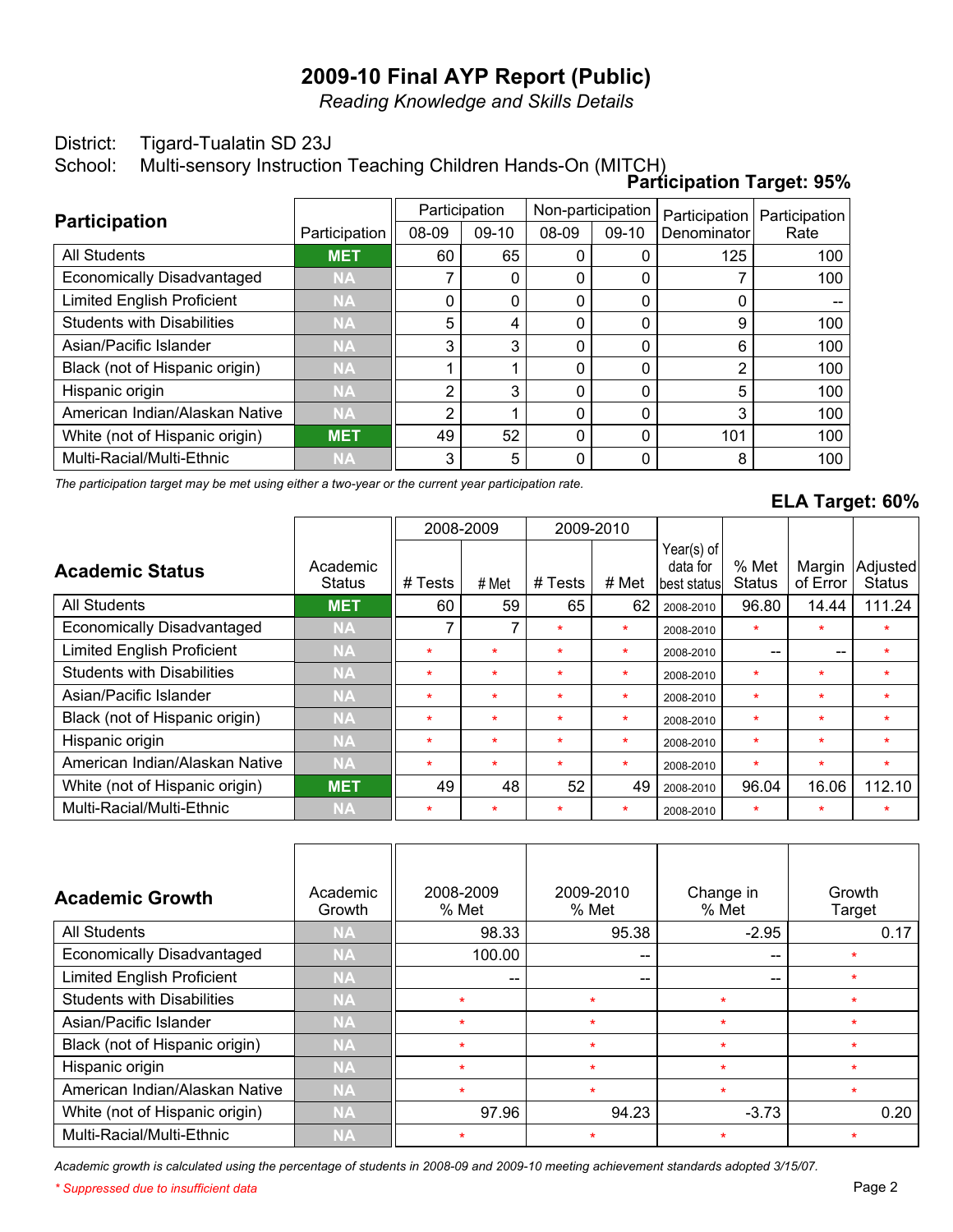*Mathematics Knowledge and Skills Details*

#### District: Tigard-Tualatin SD 23J

School: Multi-sensory Instruction Teaching Children Hands-On (MITCH)

|                                   |               |               |         |                   |          | <b>Participation Target: 95%</b> |               |
|-----------------------------------|---------------|---------------|---------|-------------------|----------|----------------------------------|---------------|
|                                   |               | Participation |         | Non-participation |          | Participation                    | Participation |
| <b>Participation</b>              | Participation | 08-09         | $09-10$ | 08-09             | 09-10    | Denominator                      | Rate          |
| <b>All Students</b>               | <b>MET</b>    | 60            | 65      | 0                 |          | 125                              | 100           |
| <b>Economically Disadvantaged</b> | <b>NA</b>     |               | 0       | 0                 | $\Omega$ |                                  | 100           |
| <b>Limited English Proficient</b> | <b>NA</b>     | 0             | 0       | 0                 | 0        | 0                                |               |
| <b>Students with Disabilities</b> | <b>NA</b>     | 5             | 4       | 0                 | 0        | 9                                | 100           |
| Asian/Pacific Islander            | <b>NA</b>     | 3             | 4       | 0                 | 0        |                                  | 100           |
| Black (not of Hispanic origin)    | <b>NA</b>     |               |         | 0                 | 0        | 2                                | 100           |
| Hispanic origin                   | <b>NA</b>     | 2             | 3       | 0                 | 0        | 5                                | 100           |
| American Indian/Alaskan Native    | <b>NA</b>     | っ             |         | $\Omega$          | 0        | 3                                | 100           |
| White (not of Hispanic origin)    | <b>MET</b>    | 49            | 52      | 0                 | 0        | 101                              | 100           |
| Multi-Racial/Multi-Ethnic         | <b>NA</b>     | 3             | 4       | 0                 | ∩        |                                  | 100           |

*The participation target may be met using either a two-year or the current year participation rate.*

### **Math Target: 59%**

|                                   |                           | 2008-2009 |         |         | 2009-2010 |                                         |                        |                    |                           |
|-----------------------------------|---------------------------|-----------|---------|---------|-----------|-----------------------------------------|------------------------|--------------------|---------------------------|
| <b>Academic Status</b>            | Academic<br><b>Status</b> | # Tests   | # Met   | # Tests | # Met     | Year(s) of<br>data for<br>lbest statusl | % Met<br><b>Status</b> | Margin<br>of Error | Adjusted<br><b>Status</b> |
| <b>All Students</b>               | <b>MET</b>                | 60        | 58      | 65      | 61        | 2008-2010                               | 95.20                  | 14.44              | 109.64                    |
| Economically Disadvantaged        | <b>NA</b>                 | 7         |         | $\star$ | $\star$   | 2008-2010                               | $\star$                | $\star$            | $\star$                   |
| <b>Limited English Proficient</b> | <b>NA</b>                 | $\star$   | $\ast$  | $\star$ | $\star$   | 2008-2010                               | --                     | --                 | $\star$                   |
| <b>Students with Disabilities</b> | <b>NA</b>                 | $\star$   | $\star$ | $\star$ | $\star$   | 2008-2010                               | $\star$                | $\star$            | $\star$                   |
| Asian/Pacific Islander            | <b>NA</b>                 | $\star$   | $\star$ | $\star$ | $\star$   | 2008-2010                               | $\star$                | $\star$            | $\star$                   |
| Black (not of Hispanic origin)    | <b>NA</b>                 | $\star$   | $\star$ | $\star$ | $\star$   | 2008-2010                               | $\star$                | $\star$            | $\star$                   |
| Hispanic origin                   | <b>NA</b>                 | $\star$   | $\star$ | $\star$ | $\star$   | 2008-2010                               | $\ast$                 | $\star$            | $\star$                   |
| American Indian/Alaskan Native    | <b>NA</b>                 | $\star$   | $\star$ | $\star$ | $\star$   | 2008-2010                               | $\star$                | $\star$            | $\star$                   |
| White (not of Hispanic origin)    | <b>MET</b>                | 49        | 48      | 52      | 48        | 2008-2010                               | 95.05                  | 16.06              | 111.11                    |
| Multi-Racial/Multi-Ethnic         | <b>NA</b>                 | $\star$   | $\ast$  | $\ast$  | $\star$   | 2008-2010                               | $\star$                | $\star$            | $\star$                   |

| <b>Academic Growth</b>            | Academic<br>Growth | 2008-2009<br>% Met | 2009-2010<br>% Met | Change in<br>% Met                    | Growth<br>Target |
|-----------------------------------|--------------------|--------------------|--------------------|---------------------------------------|------------------|
| <b>All Students</b>               | <b>NA</b>          | 96.67              | 93.85              | $-2.82$                               | 0.33             |
| <b>Economically Disadvantaged</b> | <b>NA</b>          | 100.00             | $- -$              | $\hspace{0.05cm}$ – $\hspace{0.05cm}$ | $\star$          |
| <b>Limited English Proficient</b> | <b>NA</b>          | $- -$              | --                 | $-$                                   | ÷                |
| <b>Students with Disabilities</b> | <b>NA</b>          | $\star$            | $\star$            | $\star$                               | $\star$          |
| Asian/Pacific Islander            | <b>NA</b>          | $\star$            | $\star$            | $\star$                               | $\star$          |
| Black (not of Hispanic origin)    | <b>NA</b>          | $\star$            | $\star$            | $\star$                               | $\star$          |
| Hispanic origin                   | <b>NA</b>          | $\star$            | $\star$            | $\star$                               | $\star$          |
| American Indian/Alaskan Native    | <b>NA</b>          | $\star$            | $\star$            | $\star$                               | $\star$          |
| White (not of Hispanic origin)    | <b>NA</b>          | 97.96              | 92.31              | $-5.65$                               | 0.20             |
| Multi-Racial/Multi-Ethnic         | <b>NA</b>          | $\star$            | $\ast$             | $\star$                               | $\star$          |

*Academic growth is calculated using the percentage of students in 2008-09 and 2009-10 meeting achievement standards adopted 3/15/07.*